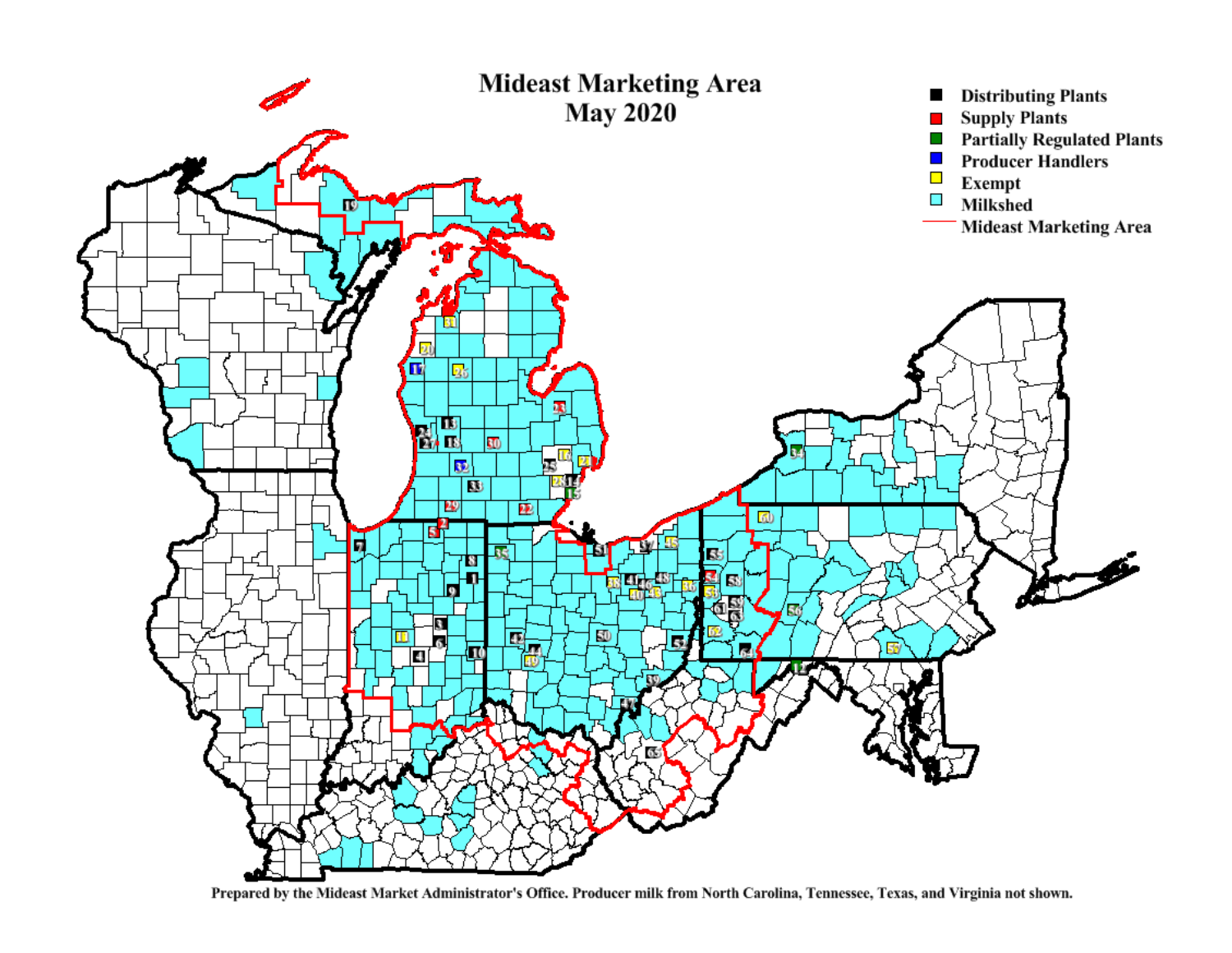## **Mideast Marketing Area Plants for May 2020**

| <b>State</b>    | <b>Plant</b>                                    | <b>City</b>          | County                | <b>Differential</b> | <b>Plant Type</b>       |
|-----------------|-------------------------------------------------|----------------------|-----------------------|---------------------|-------------------------|
| <b>Indiana</b>  | 1. Blue Kingfisher, LLC dba Walmart             | <b>Fort Wayne</b>    | <b>Allen</b>          | 1.80                | <b>Distributing</b>     |
|                 | 2. Dairy Farmers of America                     | Goshen               | <b>Elkhart</b>        | 1.80                | <b>Supply</b>           |
|                 | 3. East Side Jersey Dairy Inc.                  | Anderson             | <b>Madison</b>        | 2.00                | <b>Distributing</b>     |
|                 | <b>4. The Kroger Company</b>                    | <b>Indianapolis</b>  | <b>Marion</b>         | 2.00                | <b>Distributing</b>     |
|                 | 5.Middlebury Cheese Company, LLC                | <b>Middlebury</b>    | <b>Elkhart</b>        | 1.80                | <b>Supply</b>           |
|                 | 6. Nestle USA, Inc.                             | Anderson             | <b>Madison</b>        | 2.00                | <b>Distributing</b>     |
|                 | 7. Pleasant View Dairy Corp.                    | Highland             | Lake                  | 1.80                | <b>Distributing</b>     |
|                 | 8. Prairie Farms Dairy Inc.                     | <b>Fort Wayne</b>    | <b>Allen</b>          | 1.80                | <b>Distributing</b>     |
|                 | 9. Schenkel's All-Star Dairy, LLC               | Huntington           | Huntington            | 1.80                | <b>Distributing</b>     |
|                 | 10. Smith Foods, Inc.                           | <b>Richmond</b>      | Wayne                 | 2.00                | <b>Distributing</b>     |
|                 | 11. Traders Point Farm Organics                 | <b>Zionsville</b>    | <b>Boone</b>          | 2.00                | <b>Exempt</b>           |
| <b>Maryland</b> | 12. Potomac Farms Dairy Inc.                    | <b>Cumberland</b>    | <b>Allegany</b>       | 2.60                | <b>Partially Reg.</b>   |
| Michigan        | 13.Agropur, Inc.                                | <b>Grand Rapids</b>  | Kent                  | 1.80                | <b>Distributing</b>     |
|                 | 14. Calder Brothers Dairy Inc.                  | <b>Lincoln Park</b>  | Wayne                 | 1.80                | <b>Distributing</b>     |
|                 | 15.C.F. Burger Creamery                         | <b>Detroit</b>       | Wayne                 | 1.80                | <b>Partially Reg.</b>   |
|                 | <b>16. Cook's Farm Dairy</b>                    | <b>Ortonville</b>    | Oakland               | 1.80                | <b>Exempt</b>           |
|                 | <b>17. Country Dairy</b>                        | <b>New Era</b>       | Oceana                | 1.80                | <b>Producer Handler</b> |
|                 | <b>18. Country Fresh- Grand Rapids Division</b> | <b>Grand Rapids</b>  | Kent                  | 1.80                | <b>Distributing</b>     |
|                 | 19. Country Fresh-Jilbert Dairy Inc.            | <b>Marquette</b>     | <b>Marquette</b>      | 1.80                | <b>Distributng</b>      |
|                 | <b>20. Cream Cup Dairy</b>                      | Kaleva               | <b>Manistee</b>       | 1.80                | <b>Exempt</b>           |
|                 | 21. Crooked Creek Farm Dairy                    | Romeo                | <b>Macomb</b>         | 1.80                | <b>Exempt</b>           |
|                 | 22. Dairy Farmers of America                    | <b>Adrian</b>        | Lenawee               | 1.80                | <b>Supply</b>           |
|                 | <b>23. Dairy Farmers of America</b>             | <b>Cass City</b>     | Tuscola               | 1.80                | <b>Supply</b>           |
|                 | 24.fairlife, LLC                                | Coopersville         | <b>Ottawa</b>         | 1.80                | <b>Distributing</b>     |
|                 | <b>25. Guernsey Farms Dairy</b>                 | <b>Northville</b>    | Oakland               | 1.80                | <b>Distributing</b>     |
|                 | <b>26.Hilhoff Dairy</b>                         | <b>Hersey</b>        | Osceola               | 1.80                | <b>Exempt</b>           |
|                 | 27. Meijer Distribution, Inc.                   | Holland              | Ottawa                | 1.80                | <b>Distributing</b>     |
|                 | 28. Michigan Dairy, LLC                         | Livonia              | Wayne                 | 1.80                | <b>Distributing</b>     |
|                 | 29. Michigan Milk Producers Assoc.              | Constantine          | St. Joseph            | 1.80                | <b>Supply</b>           |
|                 | 30. Michigan Milk Producers Assoc.              | Ovid                 | <b>Clinton</b>        | 1.80                | <b>Supply</b>           |
|                 | <b>31. Moomers Homemade Ice Cream</b>           | <b>Traverse City</b> | <b>Grand Traverse</b> | 1.80                | <b>Exempt</b>           |
|                 | 32. Moo-ville Creamery                          | <b>Nashville</b>     | <b>Barry</b>          | 1.80                | <b>Producer Handler</b> |
|                 | 33. Prairie Farms Dairy Inc.                    | <b>Battle Creek</b>  | Calhoun               | 1.80                | <b>Distributing</b>     |
| <b>New York</b> | 34. Upstate Farms Cooperative                   | <b>Buffalo</b>       | Erie                  | 2.20                | <b>Partially Reg.</b>   |
| Ohio            | 35. Arps Dairy Inc.                             | <b>Defiance</b>      | <b>Defiance</b>       | 1.80                | <b>Partially Reg.</b>   |
|                 | 36. Baker's Golden Dairy                        | <b>New Waterford</b> | Columbiana            | 2.00                | <b>Exempt</b>           |
|                 | 37. Borden Dairy Company of Ohio, LLC (DIP)     | <b>Cleveland</b>     | Cuyahoga              | 2.00                | <b>Distributing</b>     |
|                 | <b>38. Buckeye Country Creamery</b>             | <b>Ashland</b>       | <b>Ashland</b>        | 2.00                | <b>Exempt</b>           |
|                 | 39. Eastside Jersey Dairy- Marietta             | Marietta             | Washington            | 2.00                | <b>Distributing</b>     |
|                 | <b>40. Green Field Farms Dairy</b>              | Wooster              | Wayne                 | 2.00                | <b>Exempt</b>           |
|                 | 41. Hartzler Family Dairy, Inc.                 | Wooster              | Wayne                 | 2.00                | <b>Distributing</b>     |
|                 | 42. Meijer Distribution, Inc.                   | <b>Tipp City</b>     | Miami                 | 2.00                | <b>Distributing</b>     |
|                 | <b>43. Paint Valley Dairy</b>                   | <b>Beach City</b>    | <b>Stark</b>          | 2.00                | <b>Exempt</b>           |
|                 | 44. Reiter Dairy, LLC                           | Springfield          | <b>Clark</b>          | 2.00                | <b>Distributing</b>     |
|                 | <b>45. Rowdy Cow Dairy</b>                      | <b>Burton</b>        | Geauga                | 2.00                | <b>Exempt</b>           |
|                 |                                                 |                      |                       |                     |                         |